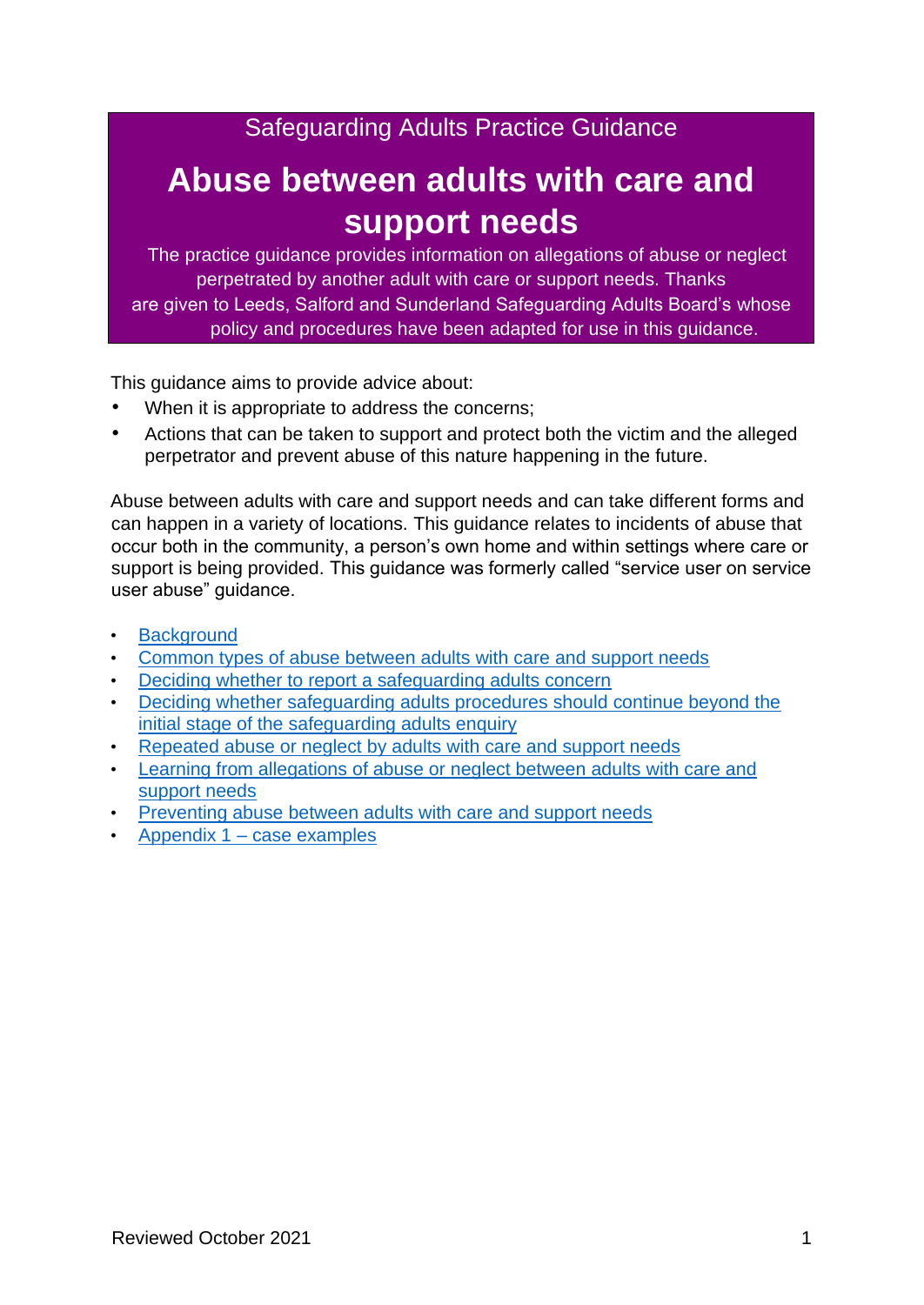# <span id="page-1-0"></span>**Background**

This guidance takes, as its starting point, an agreement that all abuse is serious and needs to be recognised as such. An acceptance of abuse or bullying from whatever source will ultimately, if allowed to continue, lead to a culture that is damaging. Abuse perpetrated by one adult with care and support needs towards another can result in significant and long-lasting harm and usual safeguarding adults procedures should apply. There should be a **zero tolerance** of abuse whoever it is perpetrated by.

The trigger for reporting concerns is the harm caused or potential for harm not the degree of responsibility or intent of the person carrying out the act. When adults, with care or support needs, are subject to sections of the Mental Health Act 1983, the Mental Capacity Act 2005, or the criminal justice system, they are entitled to be both protected from abuse and prevented from abusing others.

A crime may also need to be reported to the Police. It is for the Police to consider the incident(s), any mitigating factors and determine whether a criminal investigation is the appropriate course of action. Not every report to the Police will result in a criminal investigation and the actions of the Police will be proportionate to the concerns that have been reported. Professionals may wish to seek further advice on guidance from the Police on a particular case or scenario. This can be done by contacting 101.

The table on page 4 goes into further detail about consent to make a safeguarding adults referral and/or reporting to the Police.

## <span id="page-1-1"></span>**Common types of abuse between adults with care and support needs**

Abuse or neglect is an act or omission that causes harm to another person. It can be intentional or unintentional (for example as a result of a person's mental incapacity or a lack of knowledge/training). Abuse or neglect may be a crime.

| <b>Physical</b>  | Hitting, slapping, kicking, pushing, biting, pinching, causing pain or<br>physical harm.                                                                                                                                    |
|------------------|-----------------------------------------------------------------------------------------------------------------------------------------------------------------------------------------------------------------------------|
| <b>Emotional</b> | Threats of harm, humiliation, intimidation, coercion, controlling,<br>harassment, degrading treatment, verbal abuse.                                                                                                        |
| <b>Sexual</b>    | Rape and sexual assault or sexual acts which the adult at risk has not<br>consented to, or could not consent or was pressurised into<br>consenting, including sexual exploitation. It also includes online<br>sexual abuse. |
| <b>Financial</b> | Theft of money or property, misuse or exploitation of a person's<br>money, coercion around finances or property.                                                                                                            |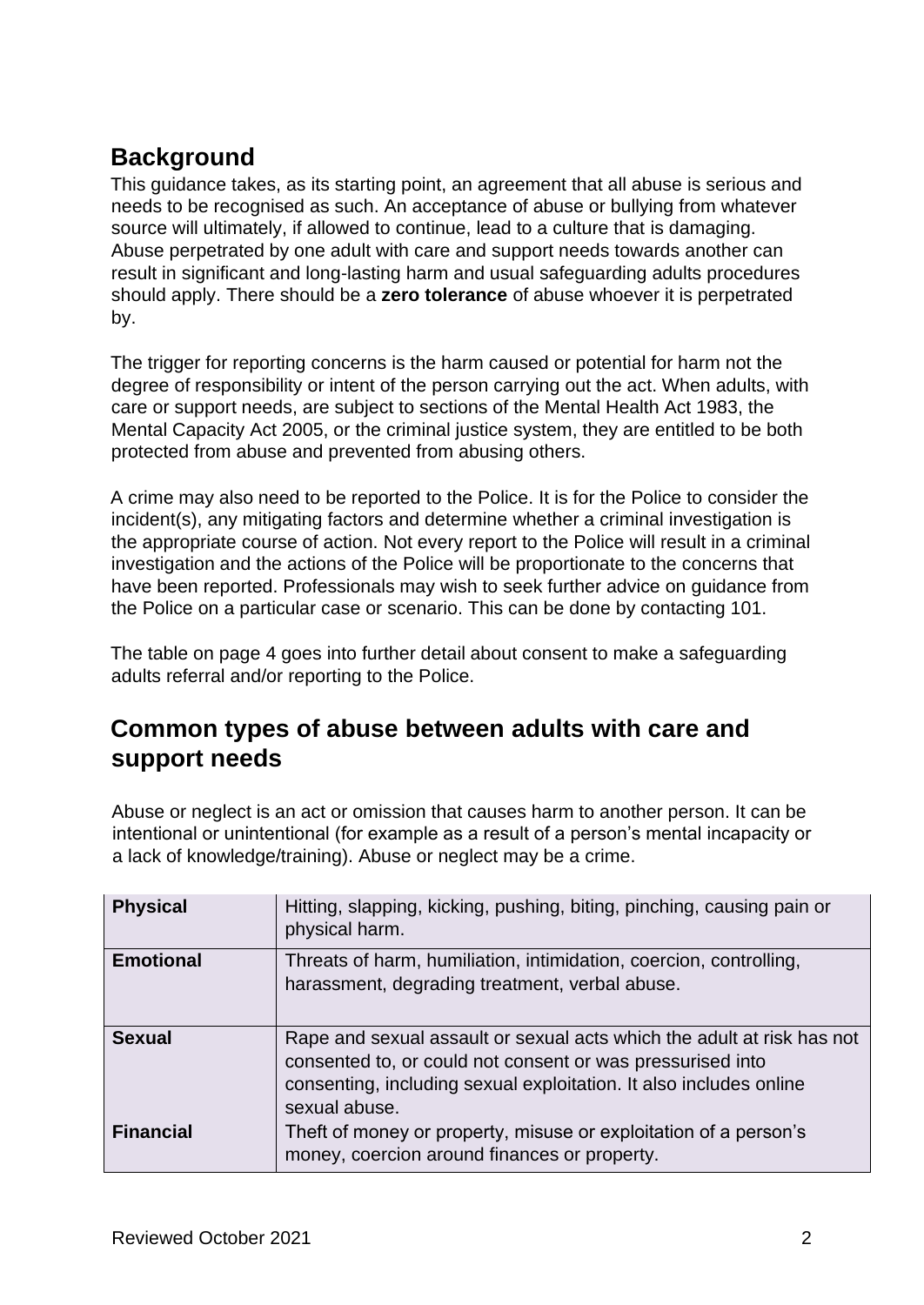| <b>Discriminatory</b> | Harassment, slurs, taunts, verbal abuse, bullying related to a person's<br>race, sex, disability, faith, sexual orientation or age.                                                                                                                                                                                                                                                                                                                                                     |
|-----------------------|-----------------------------------------------------------------------------------------------------------------------------------------------------------------------------------------------------------------------------------------------------------------------------------------------------------------------------------------------------------------------------------------------------------------------------------------------------------------------------------------|
| <b>Exploitation</b>   | Use of intimidation or violence to control and coerce a person.<br>Includes sexual exploitation, criminal exploitation, modern slavery,<br>"cuckooing"/home invasion, forced begging, and "mate crime". There<br>are not always clear distinctions between those experiencing and<br>those who are perpetrating exploitation. For example, a person may<br>have been controlled or coerced into carrying out a criminal act or<br>recruiting/facilitating someone else to be exploited. |

Abuse or neglect (in whatever form) between an adult with care and support needs and their informal carer would be covered by this practice guidance. The Care and Support Statutory Guidance is clear that informal carers who "experience intentional or unintentional harm from the adult that they are trying to support<sup>"1</sup> may require a safeguarding response.

# <span id="page-2-0"></span>**Deciding whether to report a safeguarding adults concern**

#### **Safeguarding adults concern not made if all of the following apply:**

- No harm or low level harm has occurred (including emotional harm); and
- It is the first time such an incident has happened; and
- Actions have been taken to manage any risks and relevant professionals (e.g. Social Workers, CPNs, Care Managers in Continuing Healthcare, GPs) have been notified where appropriate.

#### **Safeguarding adults concern made if any one of the following apply:**

- Significant or critical harm or repeated low-level harm has occurred or may occur;
- There have been previous incidents involving the alleged perpetrator and/or the alleged victim;
- The abuse is also a crime.

The intent of the act or omission will be an important consideration for those involved in the safeguarding adults enquiry. However, it should not be a key factor in deciding whether to refer a concern or not. An unintentional act or omission may result in significant or critical risk/harm. All safeguarding adults enquiries should be proportionate to the presenting circumstances and the resulting safeguarding adults plan should address the risks and their cause.

The [Safeguarding Adults Risk Threshold Tool](https://www.newcastlesafeguarding.org.uk/wp-content/uploads/2019/09/T1-Threshold-nsab_safeguarding_adults_risk_threshold_tool_0-1_0.docx) has more information to help professionals decide when it would be appropriate to refer a safeguarding adults

<sup>1</sup> Care and Support Statutory Guidance, Carers and Safeguarding, paragraph 14.45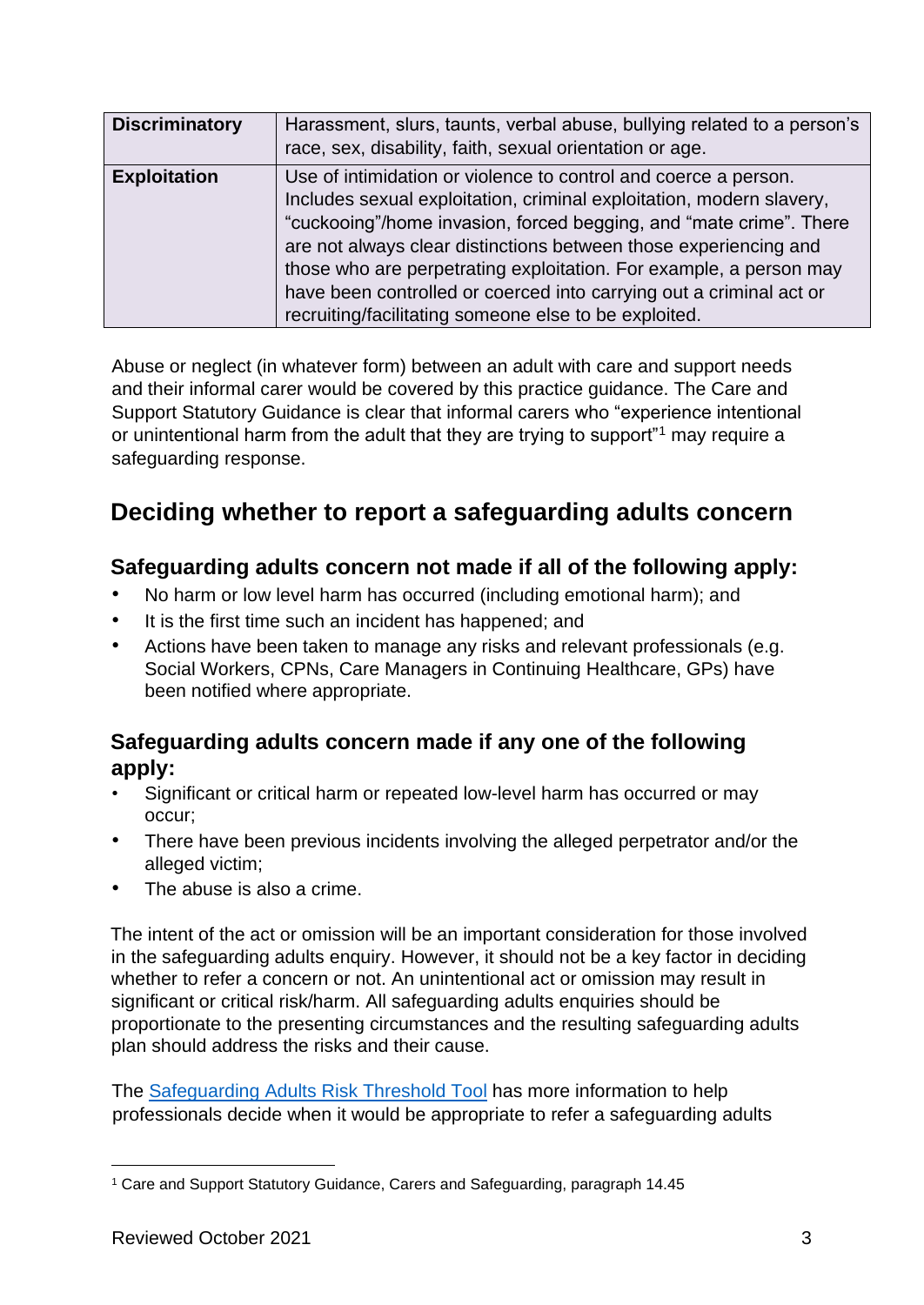concern. You should follow your usual procedures for referring a safeguarding adults concern. The [NSAB's Report a Concern webpage](https://www.newcastlesafeguarding.org.uk/report-a-concern/) provides further guidance.

It is important to note that no-one will be criticised for referring a safeguarding adults concern that does not ultimately progress through safeguarding adults procedures. If professionals are unsure about whether to report an incident via safeguarding adults procedures, advice can be sought from your agency's safeguarding adults leads (where available) or Newcastle City Council's Safeguarding Adults Unit: 0191 278 8156 (Monday-Friday 9am-4pm).

#### **Consent to share information**

All safeguarding adults referrals should have the consent of the person at risk OR a justifiable reason for not seeking or overriding consent. The same principles around consent apply for reporting to the Police. There are a number of different scenarios where it would be appropriate to share information without consent:

| Alleged victim lacks mental capacity to make<br>decisions about: risks and their safety or<br>consenting to safeguarding adults referral. | Best interest decision needs to be<br>made on behalf of the alleged victim. |
|-------------------------------------------------------------------------------------------------------------------------------------------|-----------------------------------------------------------------------------|
| A serious crime has been committed                                                                                                        | Consent overridden<br>(Prevention and<br>Detection of Crime)                |
| There is <b>serious risk of harm</b> to the alleged victim                                                                                | Consent overridden<br>(Article 8.2 Human<br>Rights Act)                     |
| There is a risk to other adults and/children                                                                                              | Consent overridden (Public Interest)                                        |
| Seeking consent would increase risks to the<br>alleged victim or others                                                                   | Consent not sought                                                          |
| It is not possible to seek consent (e.g. referrer<br>has no way of contacting alleged victim within<br>reasonable timeframe)              | Consent not sought                                                          |

Professionals should also consider whether the alleged victim has been threatened or coerced to the extent that it affects their decision-making ability. Consent may need to be overridden in these circumstances, taking into consideration the factors above e.g. risk of harm, risks to others.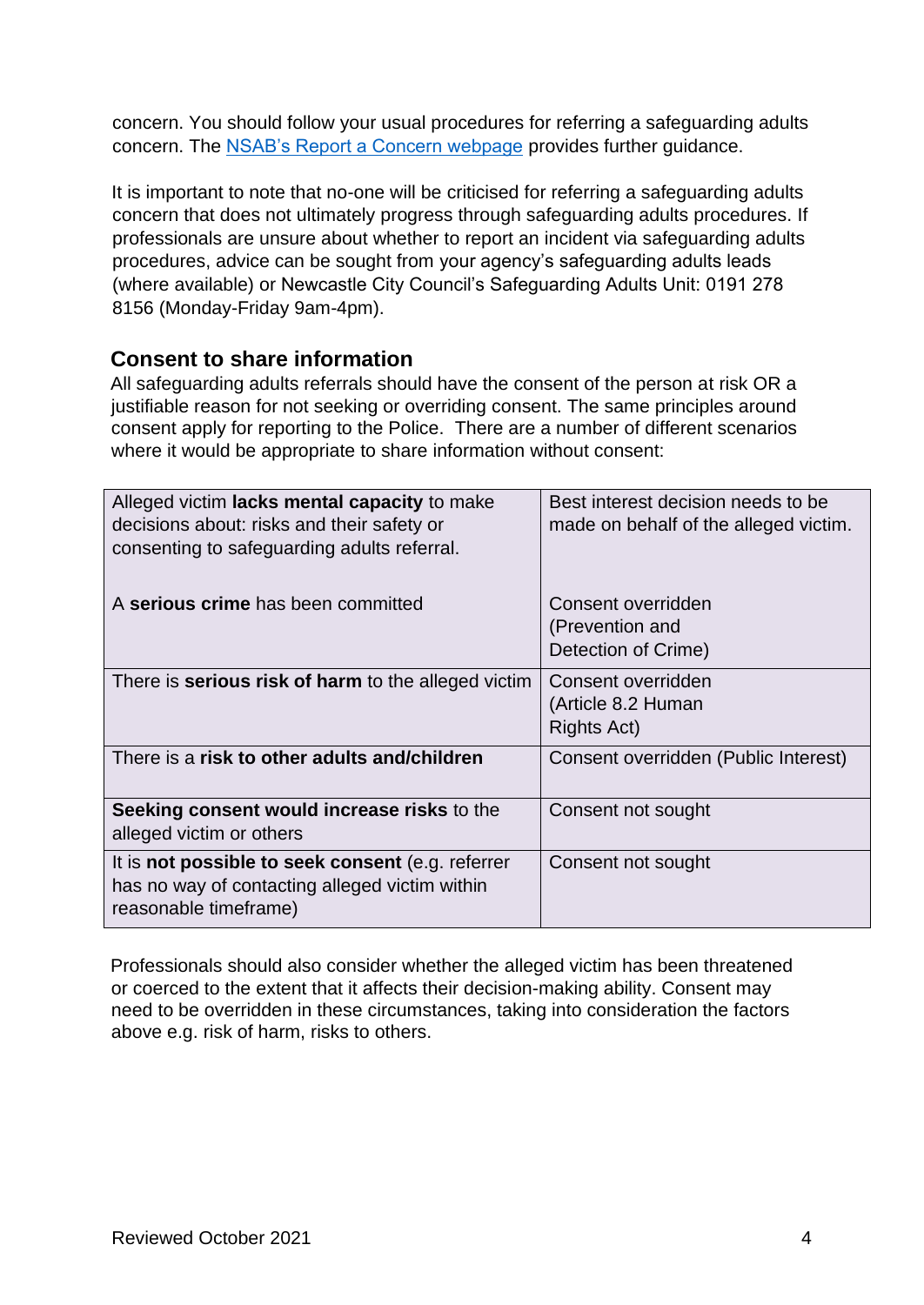#### **Responsibilities in relation to the alleged victim**

Alongside the decision to refer a safeguarding adults concern into the safeguarding adults procedures, the following must be done:

- Assess the risk of harm and it's impact. Seek medical attention if needed
- Take action to keep the person safe
- Consider if the incident should be reported to the Police and in cases of cases of rape or sexual assault, whether a referral to the Sexual Assault Referral Centre would also be appropriate.
- Consider if the person has any immediate unmet needs whether that be related to their physical, emotional or social wellbeing.
- Consider the person's mental capacity in relation to their ability to keep themselves safe
- Review relevant care plans
- Provide help to understand the safeguarding adults procedures
- Provide support to participate in the safeguarding adults process
- Consider if a relative or other representative needs to be informed and involved in decisions. Is an advocate required?
- Ask the person (or their representative<sup>2</sup>) what they would like to happen?
- Keep clear records of actions and decisions
- Offer an apology to adult/relative/other representative where appropriate.

The above actions and information should be clearly recorded on the Safeguarding Adults Initial Enquiry Form.

Note: where both adults are living in the same care setting, the impact of an incident may be compounded by the emotional distress of living with an abusive person. Take this into account when considering the impact of an incident and the person's support needs.

#### **Responsibilities in relation to the person alleged to have caused the harm**

Alongside the decision to make a safeguarding adults referral the following must be done:

- Assess the risk of further incidents
- Review the person's care plans
- Consider the person's mental capacity in relation to them causing harm to others
- Consider if the person has any immediate unmet needs

<sup>2</sup> Family member, friend or advocate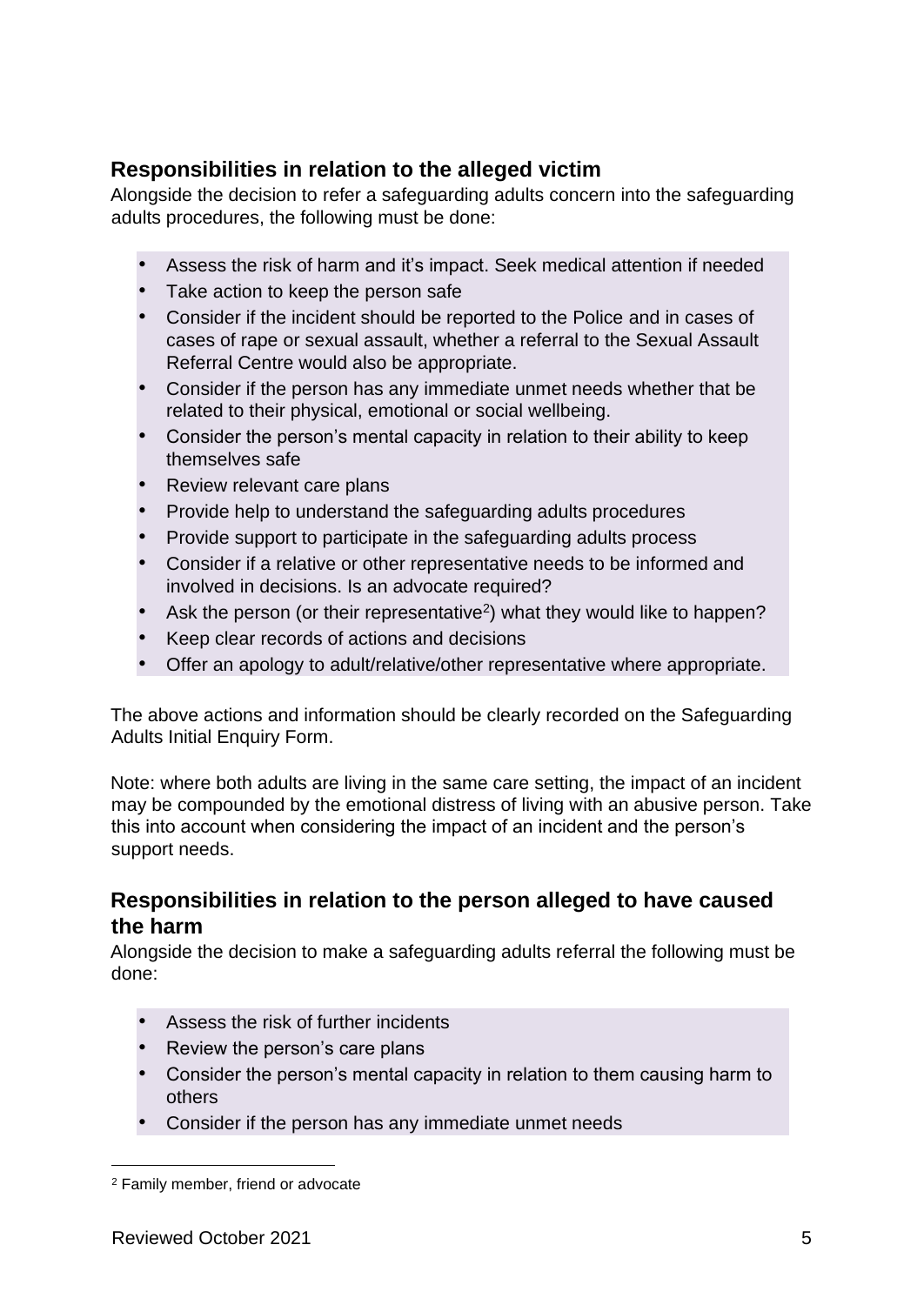- Help them to understand safeguarding adults procedures
- Consider if a relative or other representative needs to be informed and involved in decisions. Is an advocate required?
- Keep clear records of actions and decisions

The above actions and information should be clearly recorded on the Safeguarding Adults Initial Enquiry Form.

Note: In assessing risk, it is important to seek to understand the underlying reasons for the incident or concern. Consider what factors may have triggered or contributed to the incident or concern, and focus on these when reviewing arrangements to keep people safe.

#### **Wider responsibilities of the referrer and referring organisation**

- Consider if a crime has occurred and whether it needs to be reported to the Police. Seek the consent from the alleged victim about doing this (see above).
- Preserve evidence if a crime has occurred. The Sexual Assault Referral Centre (SARC) can undertake forensic medical examinations in rape or sexual assault cases (without requiring a report to the Police). A forensic pathway for all nonaccidental injuries of adults is being developed and further information about this will be added once this is available.
- Liaise with Adult Social Care about any key decisions relevant to the safeguarding adults enquiry.
- Consider if there is any risk to others.
- Provide support for any person, including staff, raising the concern.
- Log incidents in a way which means any particular patterns or trends can be identified.
- Duty of candour to be open and honest with the alleged victim and their relatives/representatives where this has been consented to by the alleged victim.

If the abuse has happened in a care, health or support setting:

- Notify your contracting authority
- Notify your regulator e.g. Care Quality Commission.
- Identify any organisational learning as to how to prevent and respond to such incidents in the future (see below).

# <span id="page-5-0"></span>**Deciding whether safeguarding adults procedures should continue beyond the initial stage of the safeguarding adults enquiry**

Once a safeguarding adults referral has been made to the Local Authority, a decision will made about whether the concern needs to progress further. An initial assessment will be undertaken, focussing on whether the person is an adult who has an appearance of care and support needs AND whether they are experiencing or at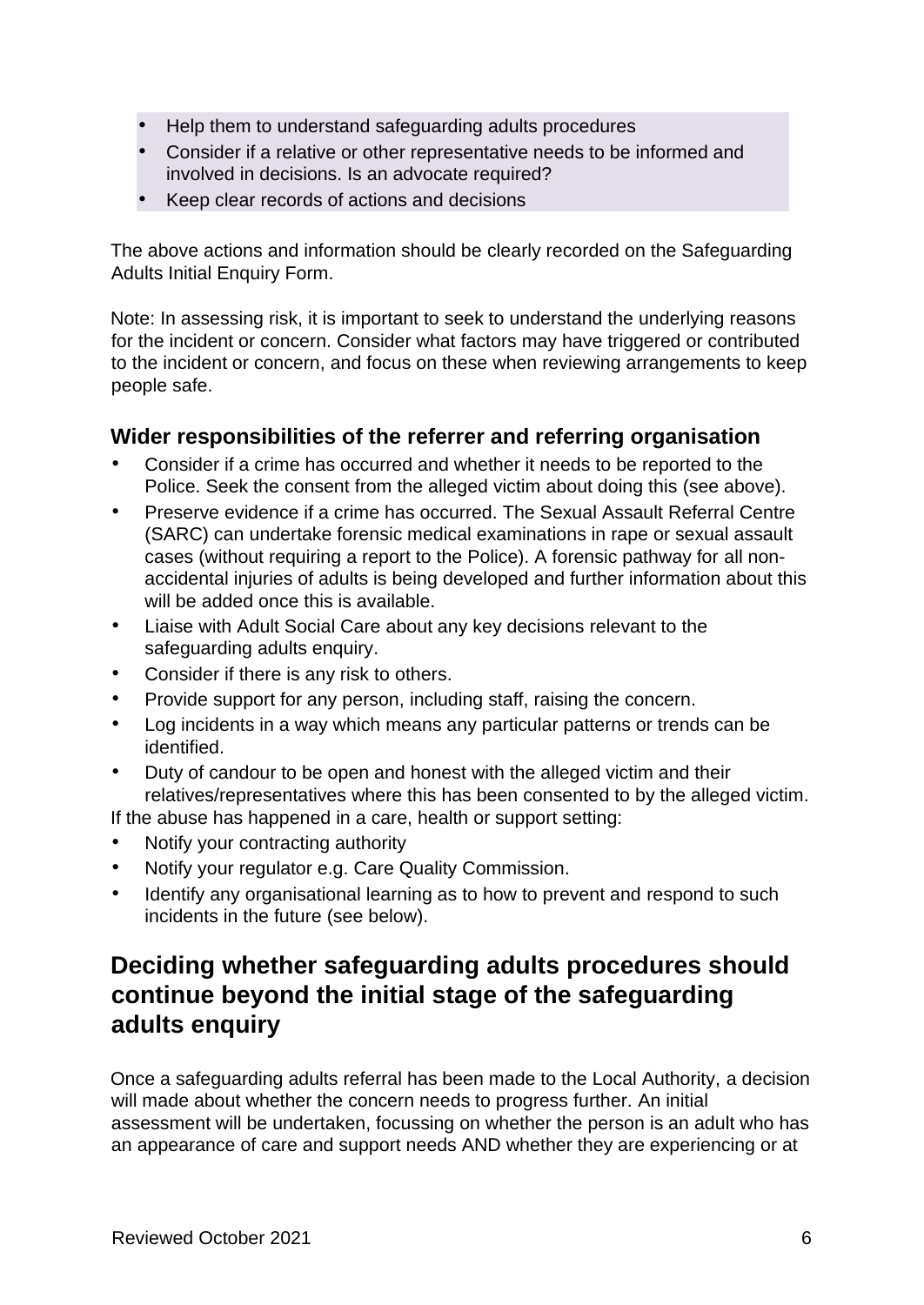risk of abuse or neglect. Where this is the case, the concern will progress to Stage 2 of the safeguarding adults enquiry.

At Stage 2, further information will be gathered about the concern to inform an initial safeguarding adults plan. This will include ensuring that Making Safeguarding Personal principles are embedded and that the views of the adult and/or the representative are informing the safeguarding adults plan to manage the risks. Safeguarding adults procedures may end at Stage 2 if it is felt that all appropriate actions have been taken to manage the risks and there are no ongoing investigations/enquiries being undertaken into the incident. A Strategy Discussion/Meeting (Stage 3) should be held if it is felt the risks are unmanaged or require further investigation/enquiry.

# <span id="page-6-0"></span>**Repeated abuse or neglect by adults with care and support needs**

Where there have been four "low-level" harm concerns relating to the same alleged victim within a six-month period, there will be additional scrutiny of the concerns and the case will progress to at least Stage 2.

It is more difficult (for the local authority) to identify repeated abuse perpetrated by the same alleged perpetrator against different alleged victims. It is therefore important that referring agencies are clear on multi-agency referrals about any information or knowledge they have in relation to the alleged perpetrator so that this can be taken into account.

Similarly, it is difficult for the local authority to identify recurring incidences of abuse between adults with care and support needs within a care, health or support setting where there are different alleged victims and different alleged perpetrators involved. This may suggest that the service is not managing risks appropriately and the case is more of an organisational abuse enquiry in its nature.

Referring agencies should be clear on the multi-agency referrals about any information or knowledge that suggests that there are repeated concerns about abuse between adults with care and support needs within a service or setting.

Please see the [Safeguarding Adults Risk Threshold Tool](https://www.newcastlesafeguarding.org.uk/wp-content/uploads/2019/09/T1-Threshold-nsab_safeguarding_adults_risk_threshold_tool_0-1_0.docx) for further information.

# <span id="page-6-1"></span>**Learning from allegations of abuse or neglect between adults with care and support needs**

As in any other aspect of work, it is important to consider whether lessons can be learned from the decisions and actions that were taken in the handling of any concerns.

Some questions that could be asked are:

• Could this incident have been avoided? Can we attribute a cause to the incident?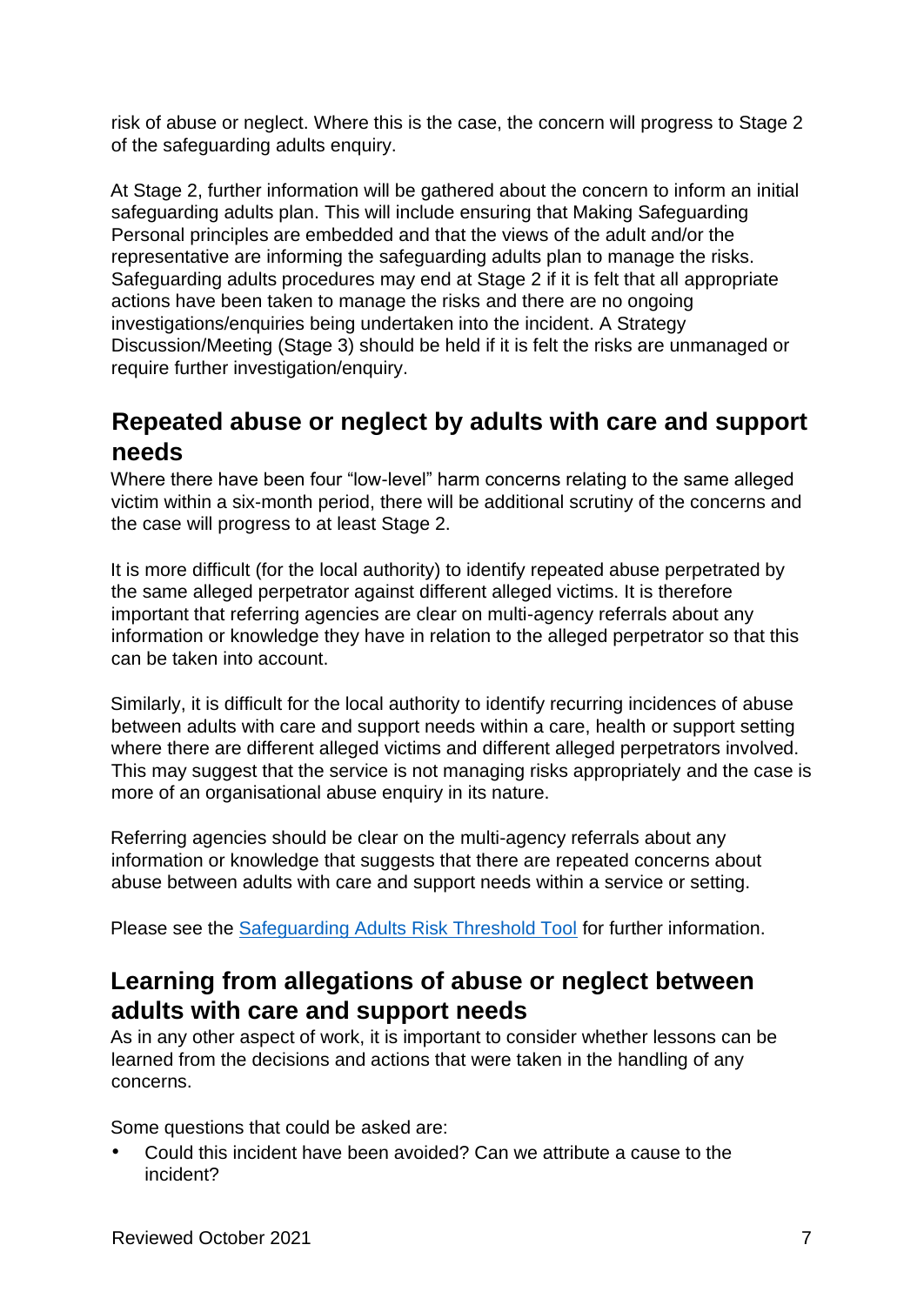- Have we reviewed management and practice to protect people in the future?
- Did we take the appropriate action at the right time?
- Did we receive the support we needed? If not, what can we do to ensure that we receive it in the future?
- Have the appropriate risk assessments or risk management plans been undertaken?
- Have we considered whether environmental factors might have contributed to the abuse or neglect and taken steps to address this if this is the case?
- Did we consider the needs, rights, views and opinions of both victim and perpetrator?
- Have we recorded the actions taken appropriately?
- Have we revised care plans and set reviews?
- Did we notify the relevant care managers for the individuals involved?
- Have we referred a multi-agency safeguarding adults concern? Did this include information about the measures and actions taken to safeguard the individuals?
- What have we learnt and what should we do differently next time?
- Were other adults with care and support needs or staff at risk? *(Whilst abuse against staff would not constitute a safeguarding adults concern, organisations will need to identify and address any risks there may be towards staff from adults with care and support needs. Additionally, abuse perpetrated against staff may suggest there are wider risks to others.)*

The following methods could be used to help identify and act upon learning:

- Group supervision
- Audits
- Discussions at team meetings
- Review processes (e.g. Root Cause Analysis, Appreciative Inquiry)

### <span id="page-7-0"></span>**Preventing abuse between adults with care and support needs**

The following are best practice suggestions:

- Relevant training. For example in managing distressed or challenging behaviours, safeguarding adults, domestic violence.
- Having appropriate policy and procedures in place. For example on anti-bullying, managing distressed or challenging behaviours, safeguarding adults, domestic violence.
- Ensuring care plans and risk assessments are regularly reviewed and are up-todate. Where risks are identified, there should be a clear plan as to how the risks will be managed.
- Involving professionals who can help to manage distressed or challenging behaviours at an early stage e.g. Speech and Language Therapy, Challenging Behaviour Team, mental health services, learning disability services, specialist dementia care team.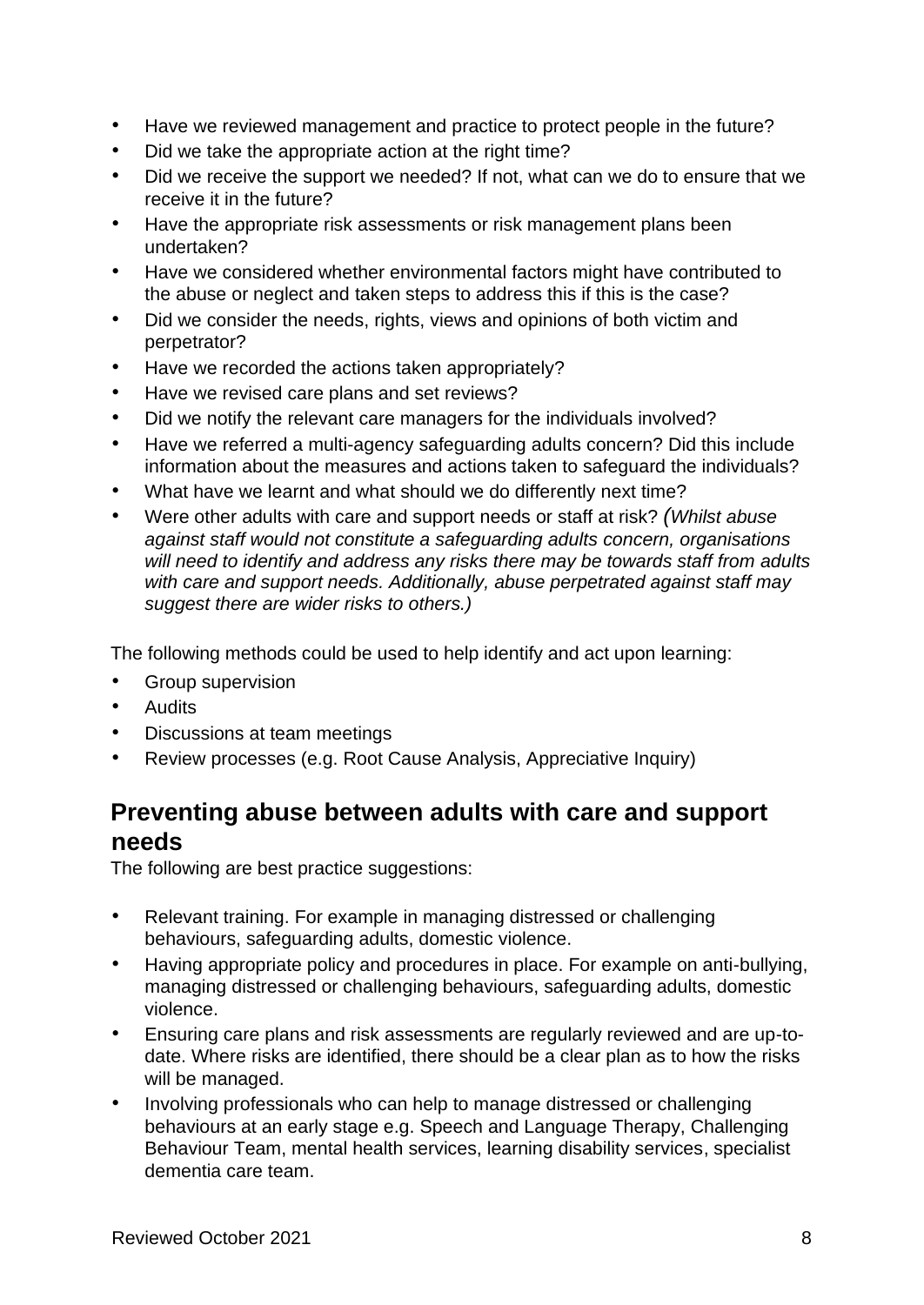- Ensuring environmental factors which might increase abuse or neglect are addressed.
- Making referrals into other procedures as appropriate. For example into MARAC for high risk domestic violence cases and MAPPA for high risk offenders.
- Undertaking a robust initial assessment of person's needs to ensure people are placed appropriately according to their level of need. Assessments should be reviewed as required.
- Professionals sharing information about possible risks both prior to a new placement or transfer of case and on an ongoing basis.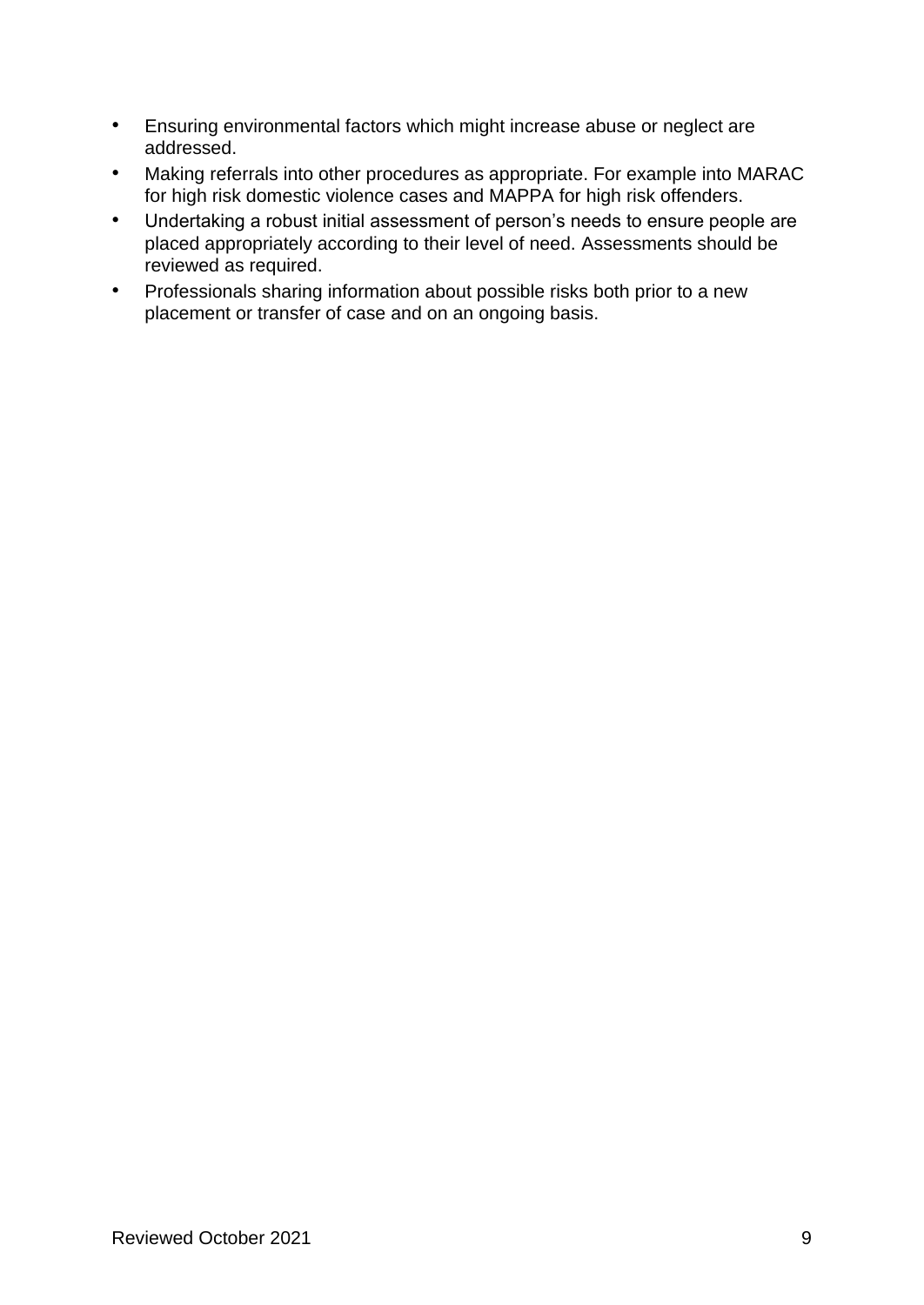# <span id="page-9-0"></span>**Appendix 1**

#### **Case examples**

When considering whether to refer a safeguarding adults concern on a multi-agency basis, the following examples can be used to support your decision-making. This can be used as a general guide, however it always important to use your professional judgement and consider the unique circumstances of the situation in reaching your decision. It is based on the NSAB Safeguarding Adults Risk Threshold Tool.

|                | Safeguarding adults referral may not<br>be required.<br>Consider alternative responses e.g.<br>revised care plans, care reviews,<br>information sharing with professionals<br>involved.                                                                                                                                                                                                                                                                                                                                                                                                         | Safeguarding adults referral likely to be<br>required<br>Reporting the concerns on a multiagency<br>basis to Newcastle City Council.                                                                                                                                                                                                                                                                                                                                                                                                                                                                                                              |
|----------------|-------------------------------------------------------------------------------------------------------------------------------------------------------------------------------------------------------------------------------------------------------------------------------------------------------------------------------------------------------------------------------------------------------------------------------------------------------------------------------------------------------------------------------------------------------------------------------------------------|---------------------------------------------------------------------------------------------------------------------------------------------------------------------------------------------------------------------------------------------------------------------------------------------------------------------------------------------------------------------------------------------------------------------------------------------------------------------------------------------------------------------------------------------------------------------------------------------------------------------------------------------------|
| Physical abuse | One adult 'taps' or 'slaps' another<br>but not with sufficient force to<br>cause any harm.<br>Isolated low level incident, care<br>plans amended to address risk of<br>reoccurrence                                                                                                                                                                                                                                                                                                                                                                                                             | Isolated incident causing harm.<br>$\bullet$<br>Predictable and preventable (by<br>$\bullet$<br>staff) incident between two adults<br>at risk<br>Harm may include: bruising,<br>$\bullet$<br>abrasions and/or emotional<br>distress caused                                                                                                                                                                                                                                                                                                                                                                                                        |
|                | Nathan has learning disabilities and lives<br>in a care home with 3 other people.<br>When walking through the lounge he is<br>pushed by Mike, another resident, as he<br>rushes past. Nathan stumbles and falls<br>over. He is a bit shocked but is not hurt.<br>Staff tell the manager, who decides that a<br>safeguarding adults concern is not<br>required. They provided Nathan with<br>support and advise the other resident of<br>the need to take greater care in the<br>future.                                                                                                         | Nathan has learning disabilities and lives<br>in a care home with 3 other people. When<br>walking through the lounge he is pushed<br>by Mike, another resident as he rushes<br>past. Nathan stumbles and falls over.<br>Staff have spoken to Mike about this<br>before, but it has happened several<br>times now. Nathan has bruised<br>his arm, and is upset and anxious<br>around Mike. They provide Nathan<br>with support and refer a<br>safeguarding concern.                                                                                                                                                                                |
|                | Iris is in her 80's, has dementia and lives<br>in a nursing home. During lunch she sits<br>with Joyce, but becomes disorientated<br>and confused about where she is. As<br>staff walk over to reassure her, she<br>becomes agitated and throws her tea cup<br>in frustration. The tea cup lands up in<br>Joyce's lap, who is initially cross, but is<br>not scalded or otherwise harmed. Staff<br>tell the manager, who decides that a<br>safeguarding adults concern is not<br>required. They provide both Iris and<br>Joyce with support and review the<br>incident and the support provided. | Iris is her 80's, has dementia and lives in<br>a nursing home. During lunch she sits<br>with Joyce, but becomes disorientated<br>and confused about where she is. As<br>staff walk over to reassure her, she<br>becomes agitated and throws her tea cup<br>in frustration. The tea cup hits Joyce on<br>the side of her head. This has not<br>happened before. Joyce is distressed<br>and has a small cut on her cheek. Staff<br>provided both Iris and Joyce with<br>support. Later Joyce was unable to<br>remember what had happened due to her<br>dementia. Staff tell the manager, who<br>decides that a safeguarding concern is<br>required. |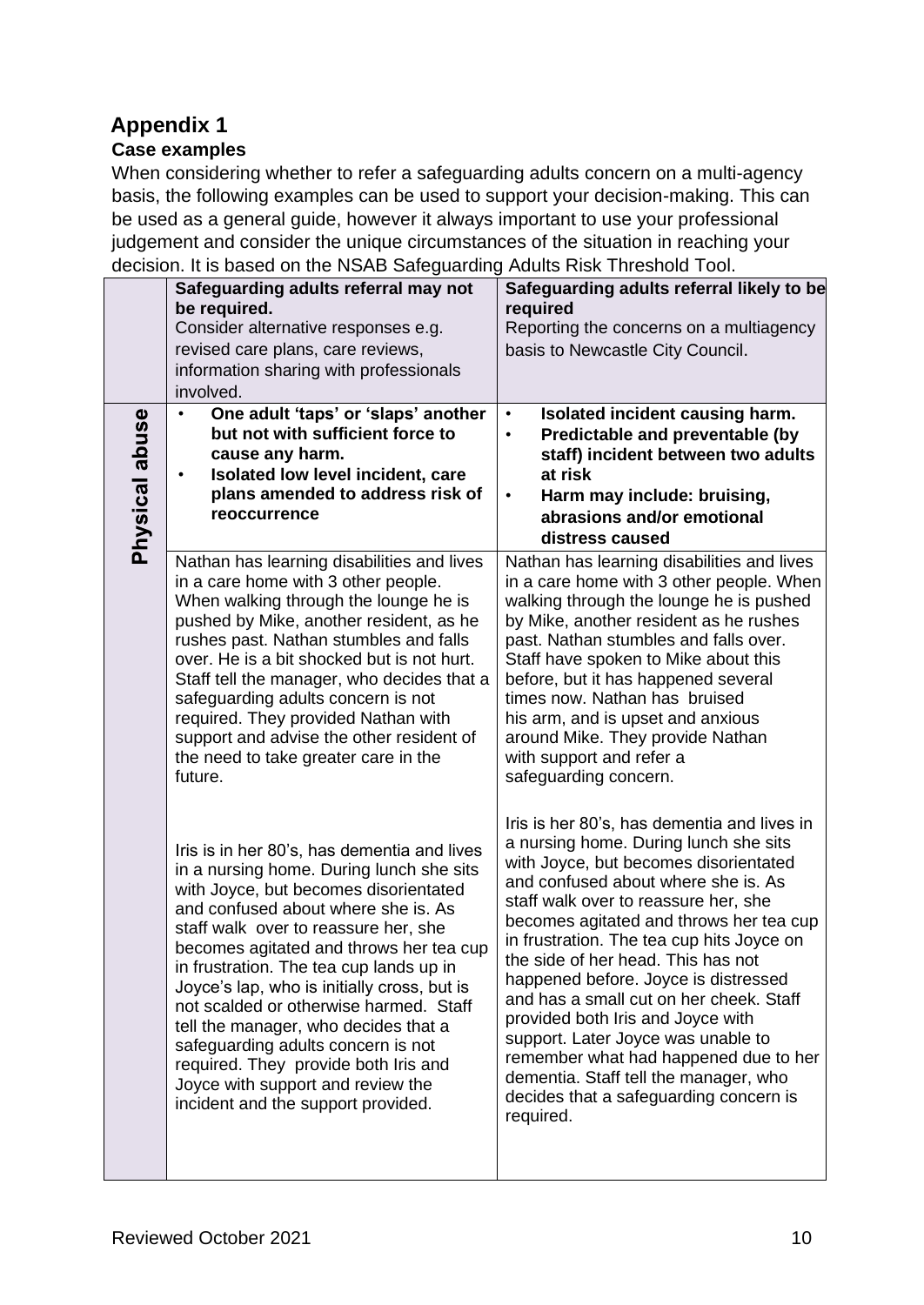| abuse<br>Psychological/emotional | One adult is teased or spoken to<br>in a rude, insulting, belittling or<br>other inappropriate way by<br>another adult.<br><b>Isolated incident.</b><br>Respect for them and their dignity<br>$\bullet$<br>is not maintained but they are not<br>distressed or harmed.<br>Actions being taken to prevent<br>$\bullet$<br>reoccurrence.                                                                                                                                                                                                                                                                                        | Isolated incident(s) resulting in<br>harm or recurring/persistent, or is<br>happening to more than one adult<br>at risk.<br><b>Persistent teasing</b><br>Harm may include: distress,<br>$\bullet$<br>demoralisation, loss of confidence<br>or dignity.                                                                                                                                                                                                                                                                                                                                                    |
|----------------------------------|-------------------------------------------------------------------------------------------------------------------------------------------------------------------------------------------------------------------------------------------------------------------------------------------------------------------------------------------------------------------------------------------------------------------------------------------------------------------------------------------------------------------------------------------------------------------------------------------------------------------------------|-----------------------------------------------------------------------------------------------------------------------------------------------------------------------------------------------------------------------------------------------------------------------------------------------------------------------------------------------------------------------------------------------------------------------------------------------------------------------------------------------------------------------------------------------------------------------------------------------------------|
|                                  | Harinder is in her 30's, she has cerebral<br>palsy and uses a wheelchair outside of<br>her home. Harinder lives in a supported<br>living accommodation. The tenancy<br>support worker overhears another tenant,<br>Mark, shouting at her, calling her<br>derogatory names. Harinder says they<br>had been arguing, and Mark just 'lost it'.<br>Harinder says this is unlike him, they are<br>friends and she doesn't know why he got<br>so cross. The tenancy support worker<br>provides Harinder with support. She tells<br>her manager who speaks to Mark about<br>acceptable behaviour and encourages<br>him to apologise. | Harinder is in her 30's, she has cerebral<br>palsy and uses a wheelchair outside of<br>her home. Harinder lives in a supported<br>living accommodation. The tenancy<br>support worker overhears another<br>resident, Mark, shouting at her, calling<br>her derogatory names. Harinder is very<br>upset, she says that Mark is doing this<br>'all the time', he only lives next door so<br>it is hard to avoid him. She says she<br>avoids going out in case she sees him.<br>The tenancy support worker tells her<br>manager, they provide Harinder with<br>support, and refer a safeguarding<br>concern. |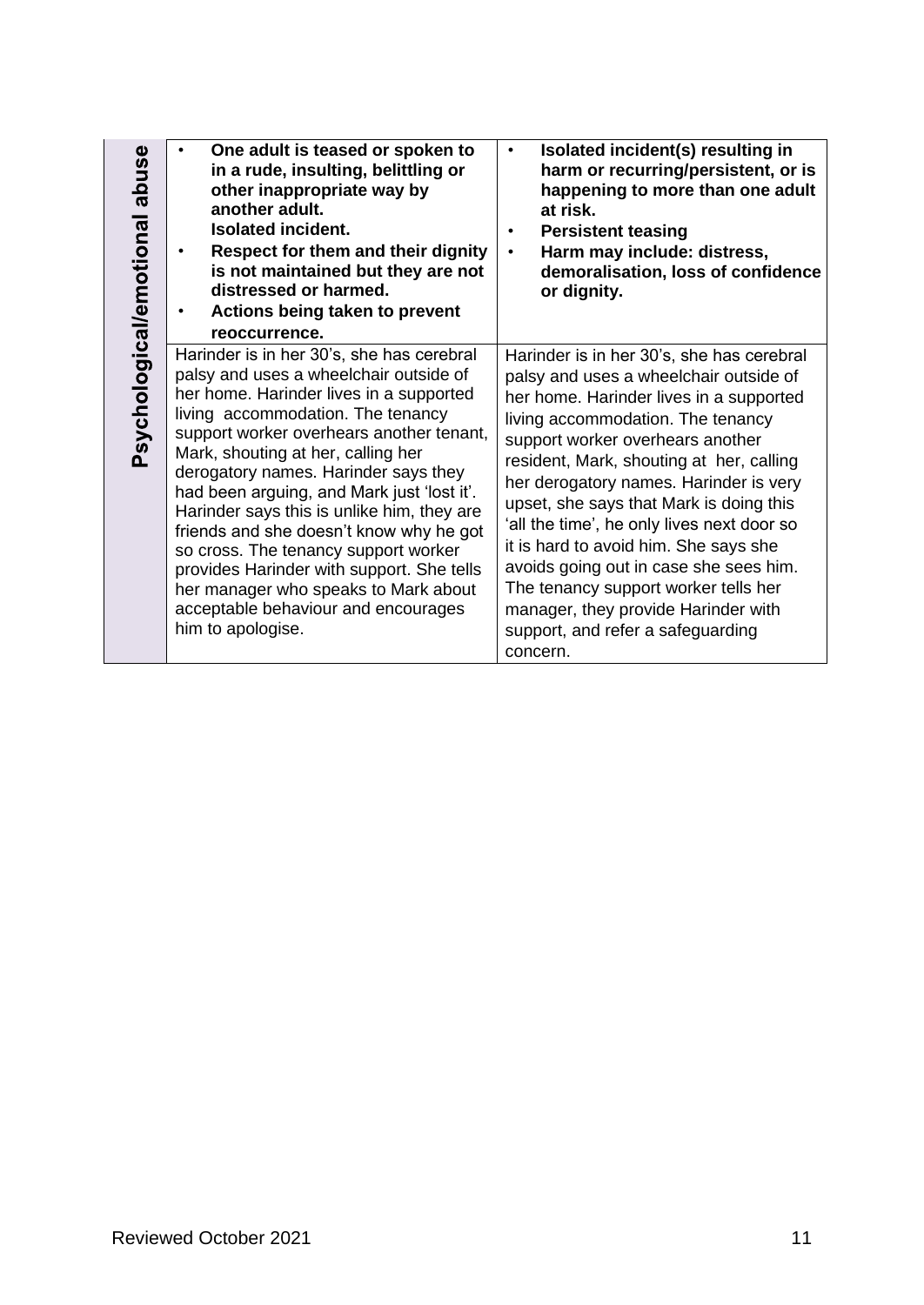| Sexual abuse             | Isolated incident of teasing or low<br>$\bullet$<br>level unwanted sexualised<br>attention (verbal or non-intimate<br>touching) directed at one adult to<br>another, whether or not they have<br>mental capacity.<br>Care plans being amended to<br>address.<br>Person is not distressed or<br>intimidated.                                                                                                                                                                                                                                                                                                                                                                      | Intimate touch between adults<br>$\bullet$<br>without valid consent or recurring<br>verbal sexualised<br>teasing resulting in harm<br>Harm may include: emotional<br>$\bullet$<br>distress, intimidation, loss of<br>dignity                                                                                                                                                                                                                                                                                                                                                                                                                                                                                                                                              |
|--------------------------|----------------------------------------------------------------------------------------------------------------------------------------------------------------------------------------------------------------------------------------------------------------------------------------------------------------------------------------------------------------------------------------------------------------------------------------------------------------------------------------------------------------------------------------------------------------------------------------------------------------------------------------------------------------------------------|---------------------------------------------------------------------------------------------------------------------------------------------------------------------------------------------------------------------------------------------------------------------------------------------------------------------------------------------------------------------------------------------------------------------------------------------------------------------------------------------------------------------------------------------------------------------------------------------------------------------------------------------------------------------------------------------------------------------------------------------------------------------------|
|                          | Margaret resides in a care home. She<br>wakes one night to find another resident,<br>Albert getting into bed with her. Margaret<br>calls for assistance and a member of staff<br>comes to redirect Albert. Albert is<br>confused, he seems to think this is his<br>bedroom and that he is getting into bed<br>with his wife. Margaret is unhappy that<br>this happened. The care staff provide her<br>with support, encourage her to use the<br>lock on her door, and review the care<br>plans in place for Albert so as to be more<br>aware of his whereabouts. Margaret is<br>reassured by this. The manager decides<br>that a safeguarding adults concern is not<br>required. | Margaret resides in a care home. She<br>wakes one night to find another resident,<br>Albert getting into bed with her. Margaret<br>attempts to call for assistance but Albert<br>prevents this. Staff come to her room<br>after hearing Margaret shouting for help.<br>Margaret is distressed, she reports that<br>Albert has raped her. Albert is confused,<br>he seems to think this is his bedroom<br>and that he is getting into bed with his<br>wife. Margaret is anxious about it<br>happening again. The care staff provide<br>her with support, and inform the<br>manager, who decides that a<br>safeguarding concern is required and the<br>Police should be contacted.<br>Consideration is given to a referral to the<br>Sexual Assault Referral Centre (SARC). |
| atory abuse<br>Discrimin | Isolated incident of adult being<br>$\bullet$<br>treated differently/unfairly for<br>reasons of race, sex,<br>disability, faith, sexual orientation<br>or age by another adult.<br>Person is not distressed,<br>$\bullet$<br>intimidated or socially excluded.<br>Isolated teasing incident,<br>$\bullet$<br>insulting comment reflecting<br>discriminatory beliefs.<br>Actions being taken to address.<br>$\bullet$                                                                                                                                                                                                                                                             | Isolated incidents(s) resulting in<br>harm, reoccurring or repeated<br>incident.<br>A hate crime or deliberate intent<br>$\bullet$<br>to cause distress.<br>Harm may include: distress, social<br>$\bullet$<br>exclusion, social withdrawal, loss<br>of confidence.                                                                                                                                                                                                                                                                                                                                                                                                                                                                                                       |
|                          | David, Carl and John share a flat<br>together.<br>Support staff become aware that John is<br>being teased by the others about his<br>sexuality. Staff overhear them calling him<br>'gay' and that he is 'like a woman'. This<br>makes John uncomfortable. The support<br>worker holds a house meeting to address<br>this issue; provides John with support and<br>speaks separately with David and Carl<br>about appropriate behaviour. The<br>manager decides that a safeguarding<br>referral is not required.                                                                                                                                                                  | David, Carl and John share a flat<br>together. Support staff become aware<br>that John is doing all the household<br>tasks. Staff overhear David and Carl<br>calling him 'gay' in a derogatory way,<br>saying he is 'like a woman' and that it is<br>his job to do all their cleaning, washing<br>and cooking. Staff have tried to address<br>this before through house meetings and<br>by speaking to David and Carl about<br>appropriate behaviour. John appears<br>increasingly withdrawn and upset. The<br>manager decides to refer a safeguarding<br>adults concern.                                                                                                                                                                                                 |